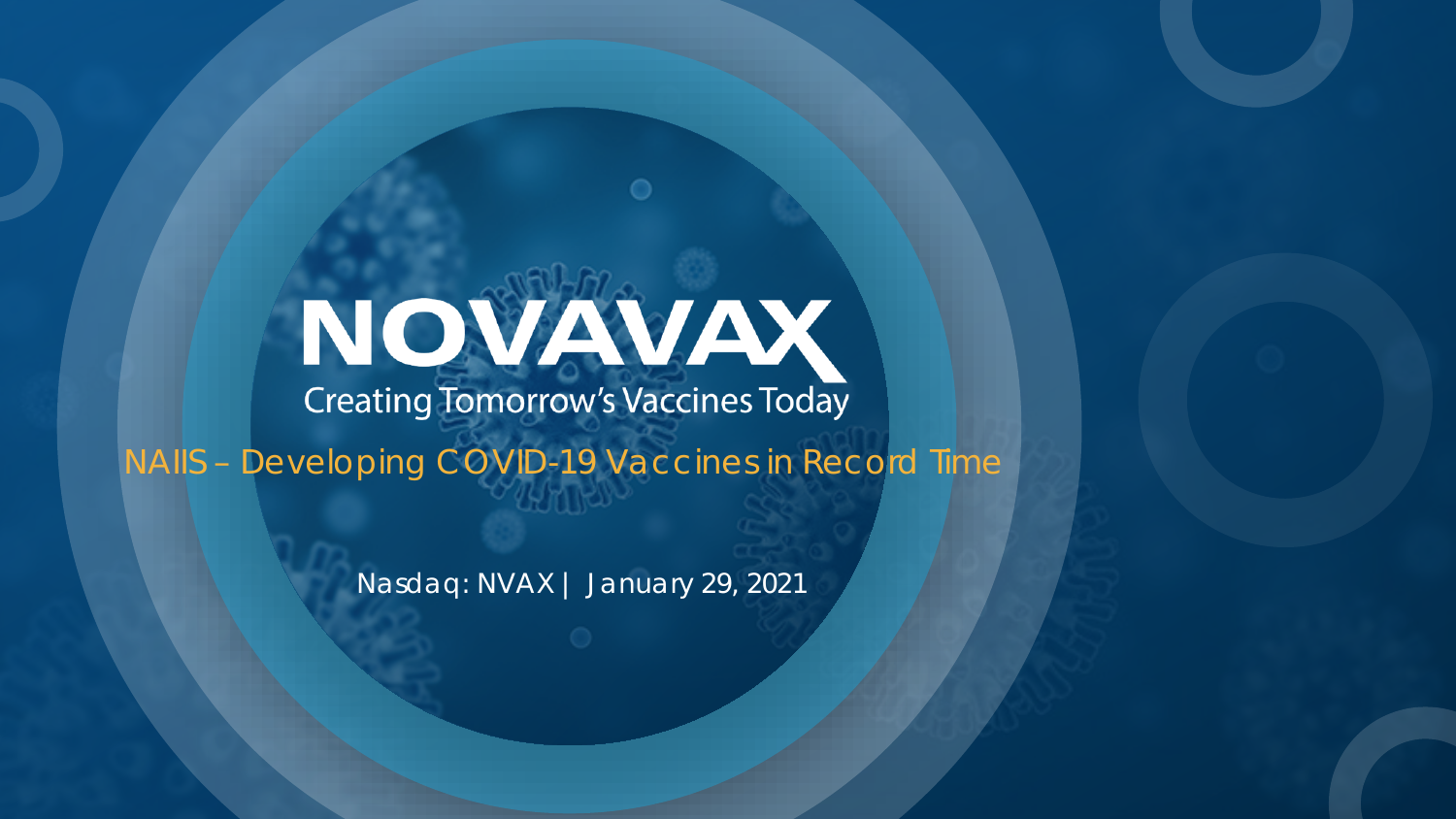#### **NVX-CoV2373 Vaccine Design**

#### **Vaccine Platform Technology: Nanoparticle vaccine formulated with Matrix-M1**



Bangaru et al. bioRxiv 06 August 2020 and Tian et al. bioRxiv 30 June 2020

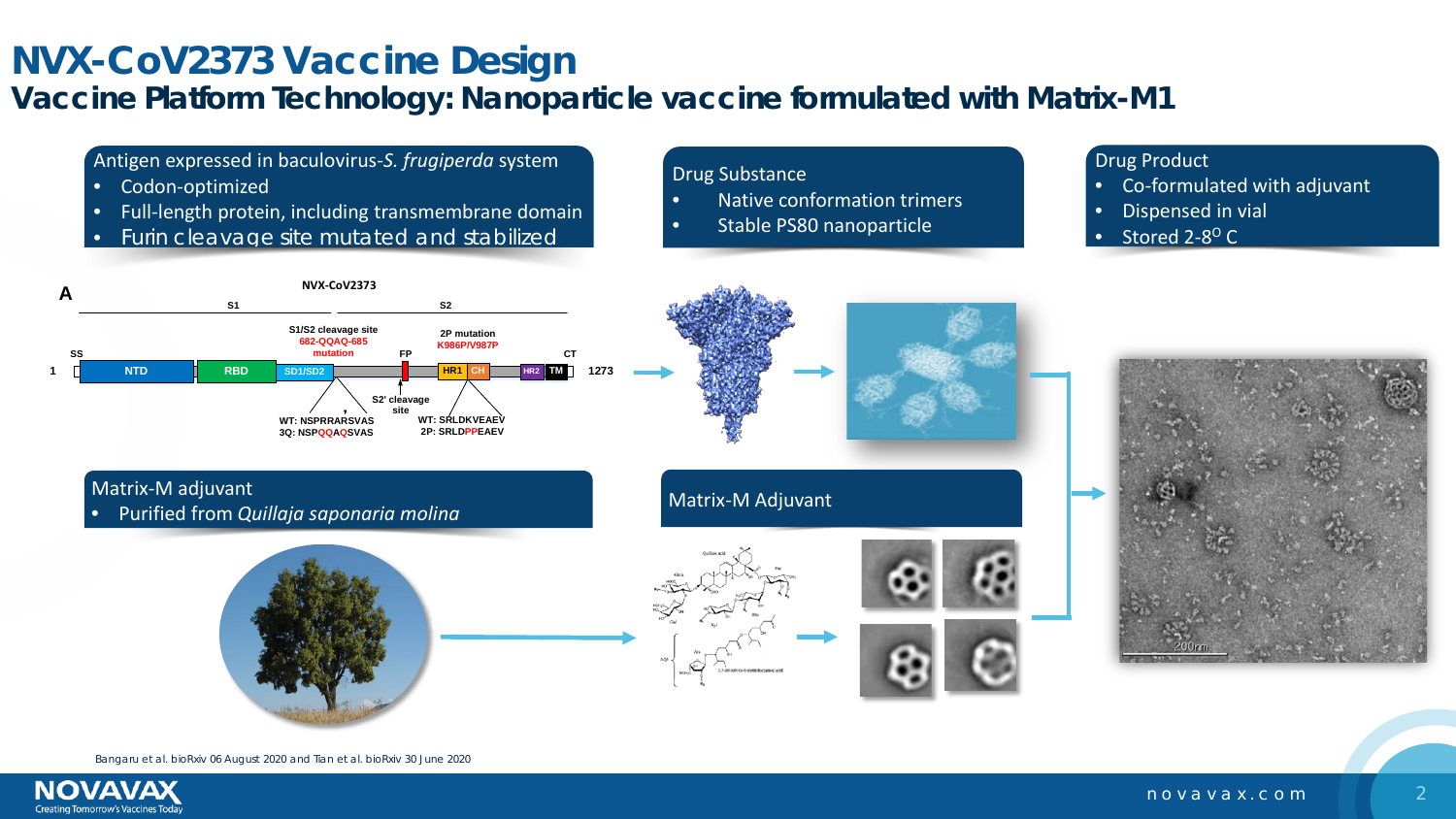

### **UK Phase 3 Study Design**

**Randomized, observer-blinded, placebo-controlled trial evaluating efficacy, immunogenicity and safety**



- Primary endpoint: PCR-positive symptomatic mild, moderate or severe COVID-19 illness diagnosed  $\geq 7$  days after second dose
- IBCI > 30 success criteria

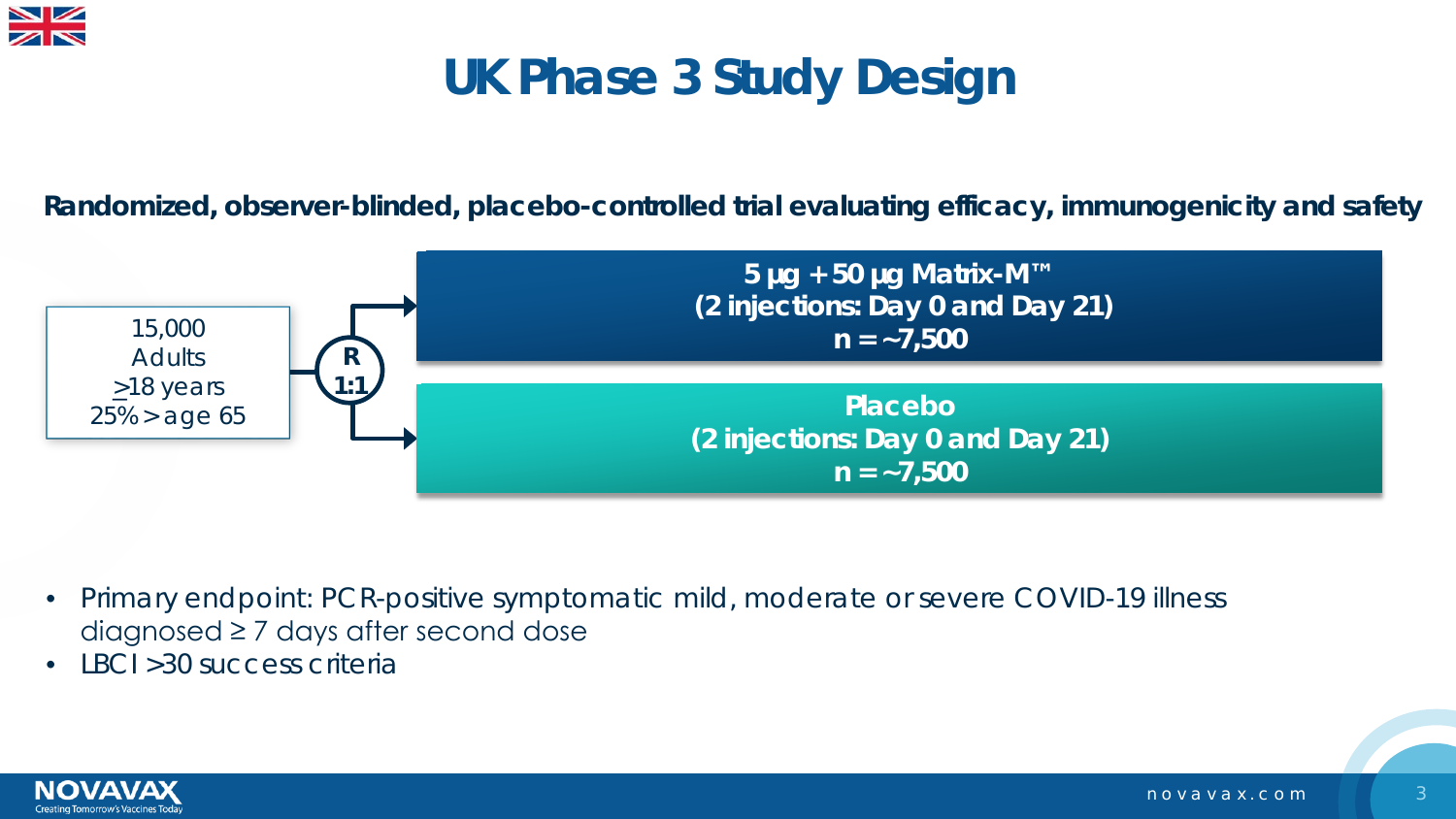#### **UK 501Y.V1 Mutant Strain Increased in Prevalence During Efficacy Collection Window**



Efficacy Endpoint Accrual: November 11 – January 1

Figure Source: Nextstrain.org



 $\frac{N}{N}$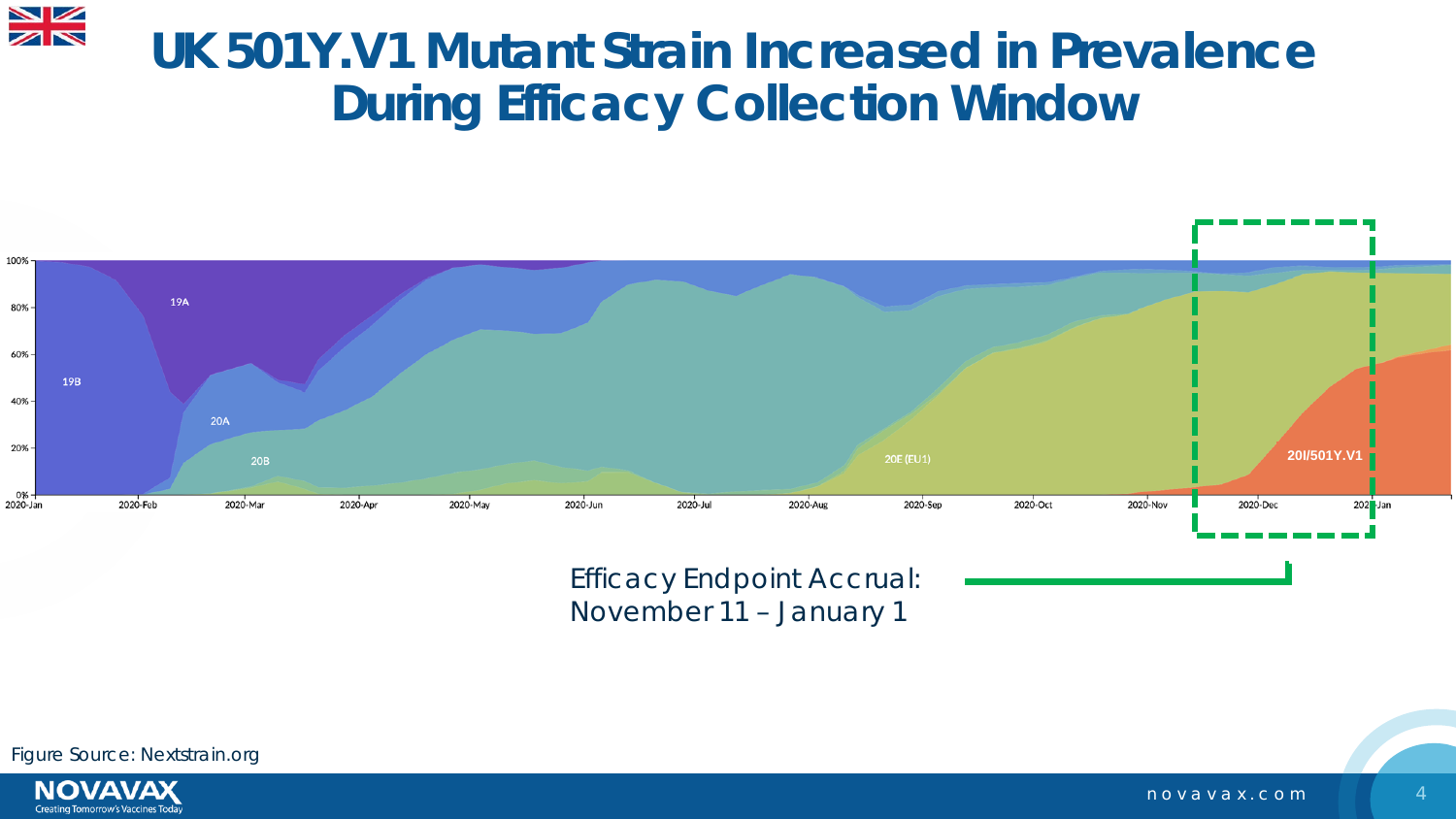

## **Primary Endpoint Met**

| <b>Severity</b>         | NVX-CoV2373<br>$(n=7,016)$    | <b>Placebo</b><br>$(n=7,033)$ |  |  |
|-------------------------|-------------------------------|-------------------------------|--|--|
| Total                   | 6                             | 56                            |  |  |
| <b>Mild</b>             |                               | 15                            |  |  |
| <b>Moderate</b>         | 5                             | 40                            |  |  |
| <b>Severe</b>           |                               |                               |  |  |
| <b>Vaccine Efficacy</b> | 89.3%<br>(95% CI: 75.2, 95.4) |                               |  |  |

- Preliminary PCR data show **>50% of cases attributable to UK 501Y.V1** variant
- Final analysis to be conducted once at least 100 cases accrued

Primary Endpoint: PCR-confirmed mild, moderate, or severe COVID-19 illness occurring ≥7 days after second dose in baseline seronegative participants

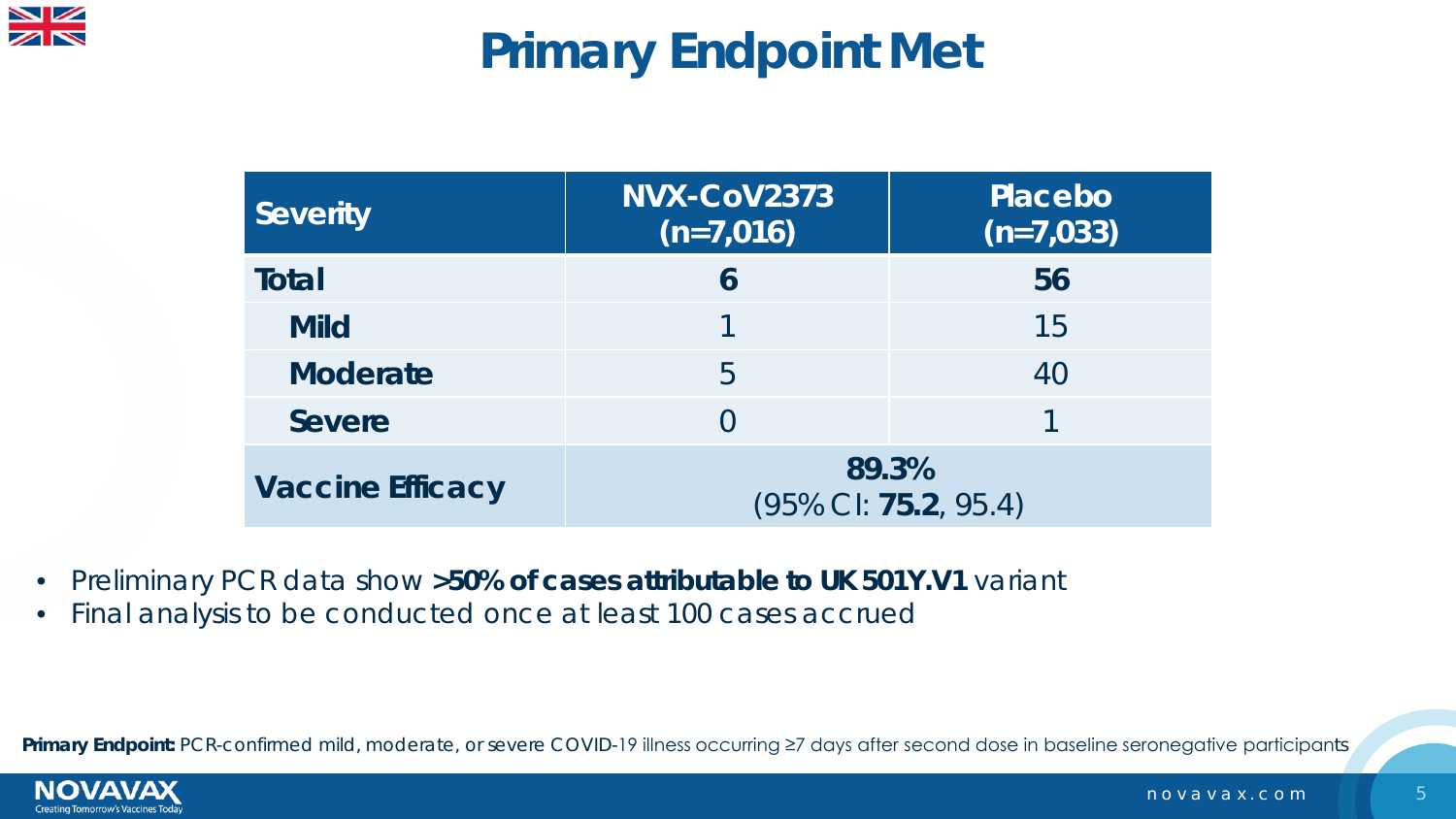#### $\frac{\sum x}{\sum x}$ **PCR-Confirmed Mild, Moderate or Severe COVID-19 by Strain (Original vs 501Y.V1 Variant)**

|                                                           | <b>NVX-CoV2373</b><br>$(n=7016)$ |          |                | Placebo<br>$(n=7033)$ |          |                |
|-----------------------------------------------------------|----------------------------------|----------|----------------|-----------------------|----------|----------------|
|                                                           | 501Y.V1                          | Original | <b>Unknown</b> | 501Y.V1               | Original | <b>Unknown</b> |
| <b>PCR-Confirmed COVID-19</b><br>(Mild, Moderate, Severe) | $\overline{4}$                   |          |                | 28                    | 23       | 5              |
| <b>Mild</b>                                               |                                  | $\Omega$ | $\overline{0}$ | 5                     | 7        | 3              |
| Moderate                                                  | 3                                |          |                | 22                    | 16       | $\overline{2}$ |
| Severe                                                    | $\Omega$                         | $\Omega$ | $\overline{0}$ | и                     | 0        | $\overline{O}$ |

Preliminary, post-hoc analysis based on PCR performed on strains from 56 of the 62 cases showed **96/94%** PP/Moderate-Severe efficacy in the original COVID-19 strain, **86/87%** efficacy in the 501Y.V1 variant strain.

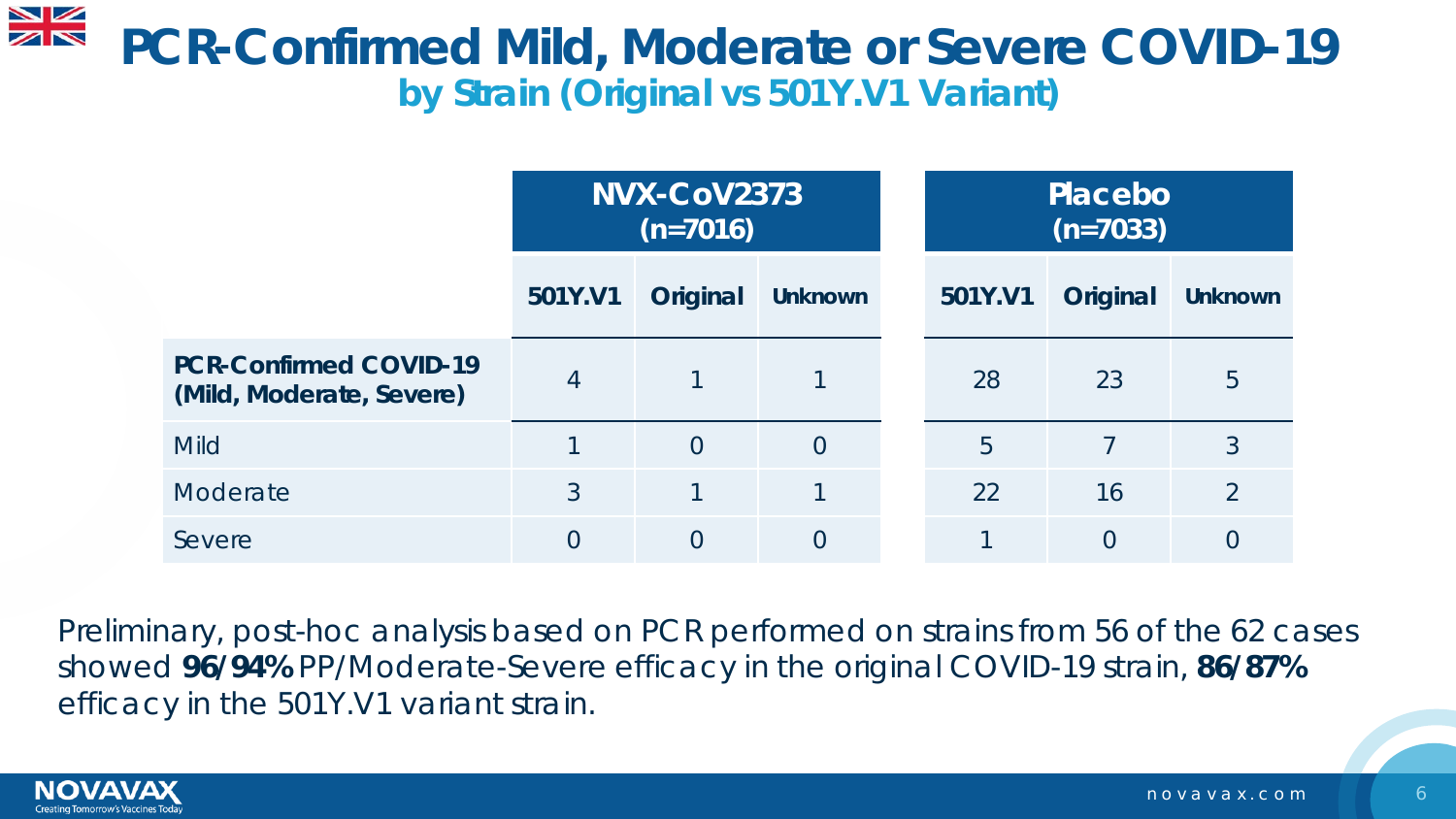

### **South Africa Phase 2b Study Design**

**Randomized, observer-blinded, placebo-controlled trial evaluating efficacy, immunogenicity and safety**



- Enrollment population includes cohort of 245 randomized participants who are HIV-positive
- Efficacy analysis at 23 50 events, LBCI success at 0.
- Primary endpoint: PCR-positive symptomatic mild, moderate or severe COVID-19 illness diagnosed ≥ 7 days after second dose

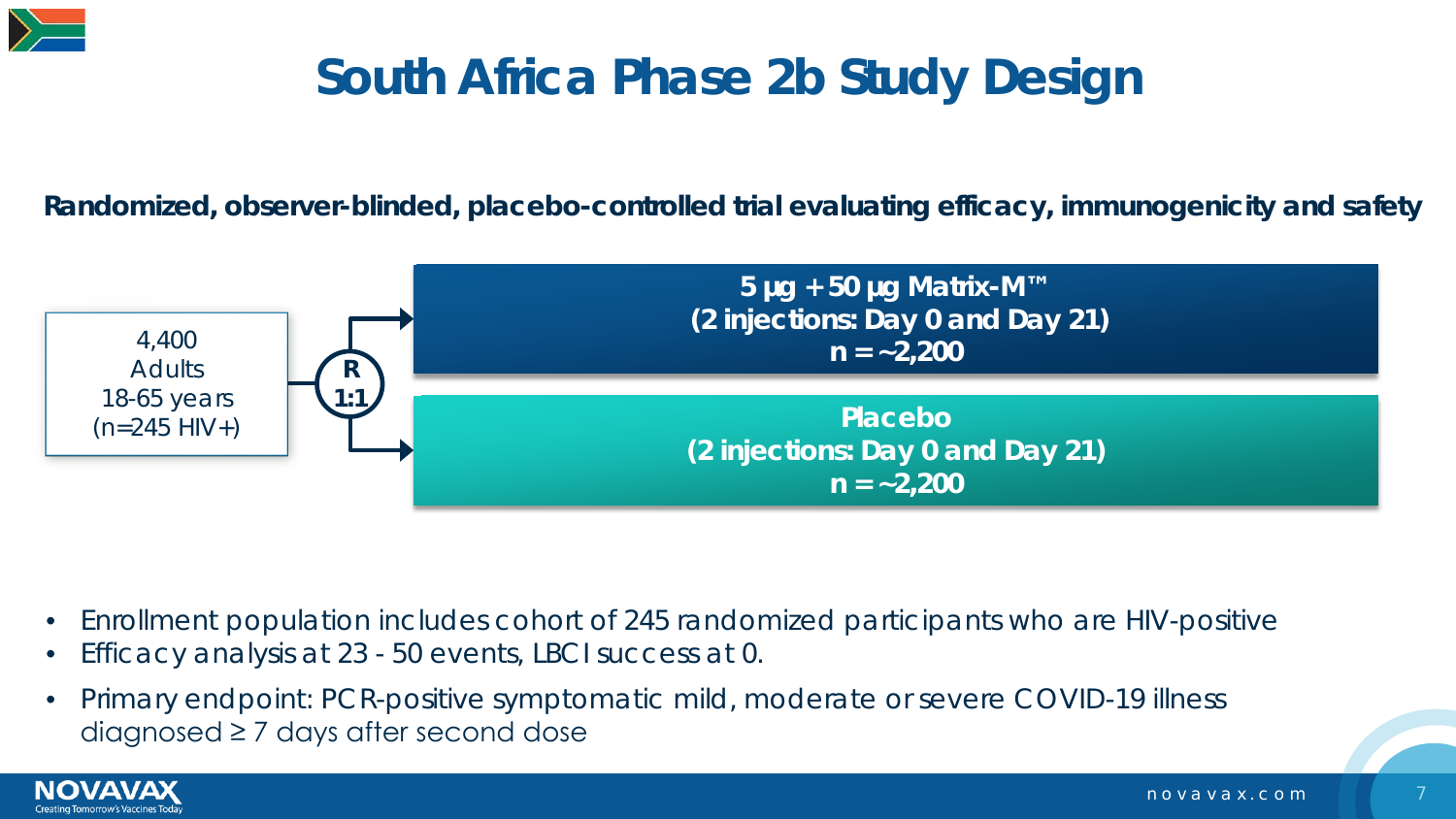

#### **South Africa 501Y.V2 Escape Mutant Dominant During Efficacy Collection Window**



November 23 – December 30



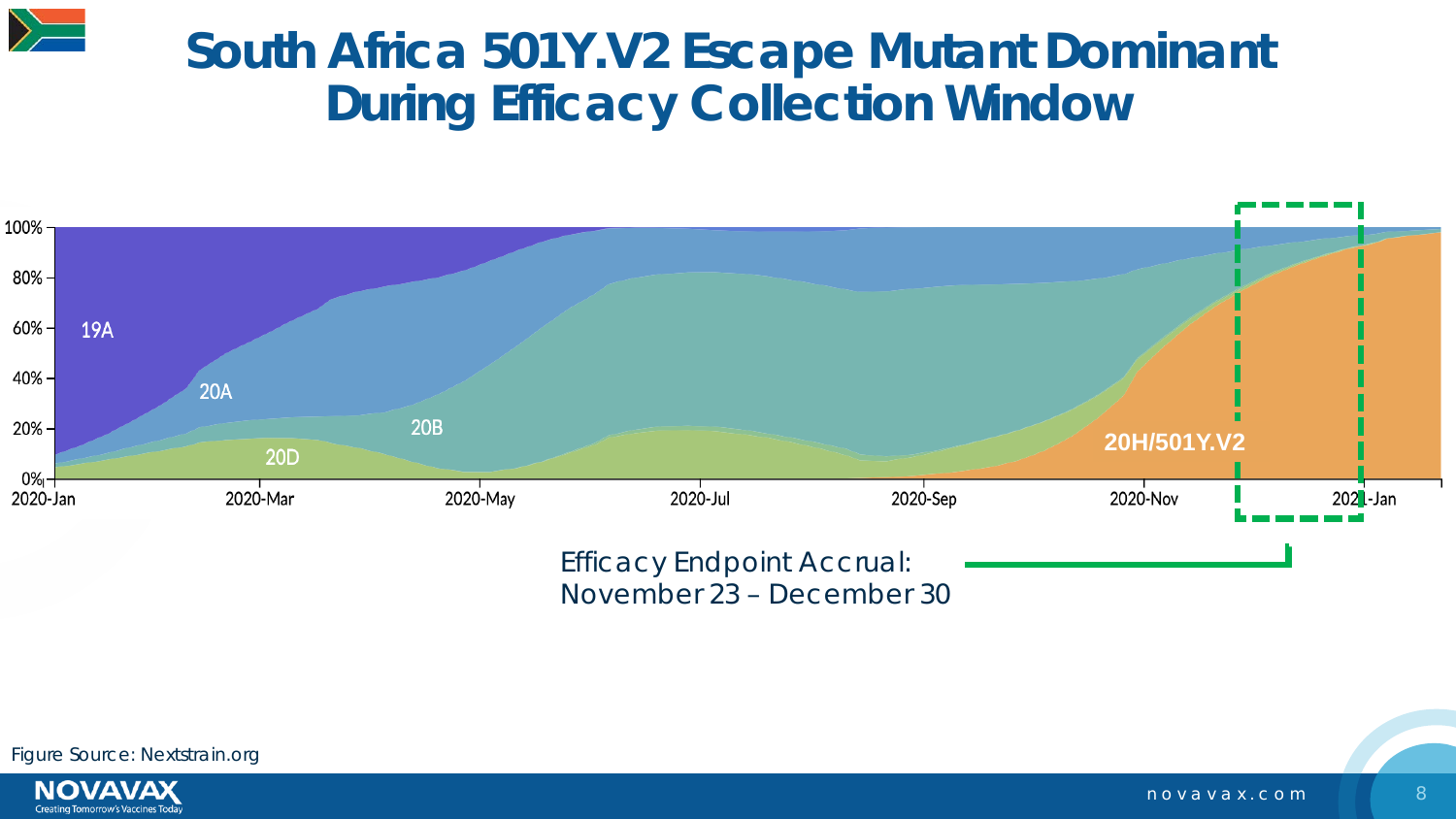

# **Attack Rate In Placebo Groups By Serostatus**

**No Evidence Of Resistance From Infection With Previous COVID Exposure**

- Placebo Per-protocol population time frame (7 days post-dose 2)
	- Seronegative: 29/1327 2.185% (1.468; 3.124)
	- Seropositive: 13/514 2.529% (1.353; 4.286)
- Placebo ITT population (7 days post-dose 1)
	- Seronegative: 58/1494 3.882% (2.961; 4.990)
	- Seropositive : 26/674 3.858% (2.535; 5.601)

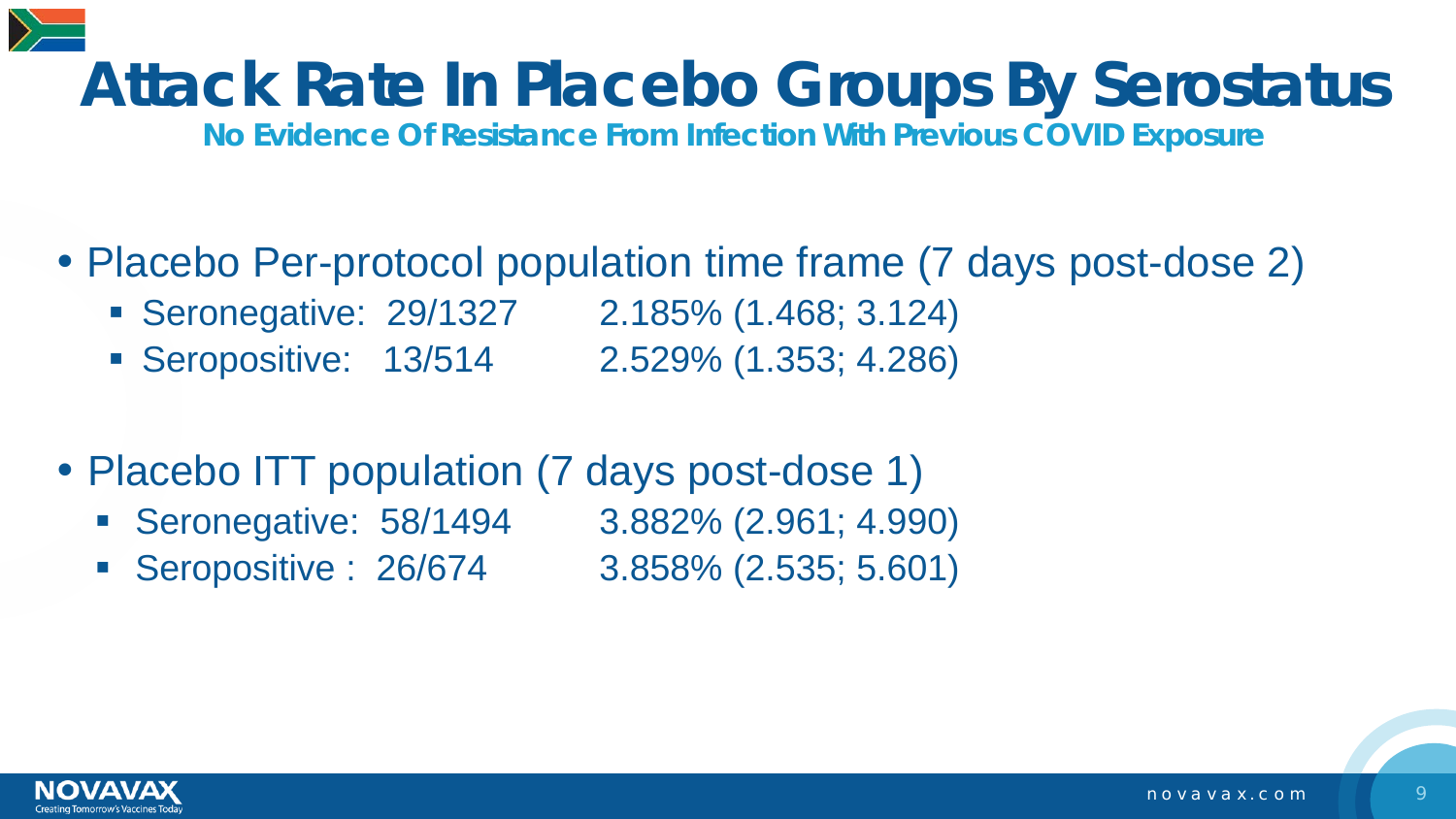

#### **Cross-Protection Demonstrated Against South Africa Escape Variant**

| <b>Severity</b>         | NVX-CoV2373<br>$(n=2,206)$ | Placebo<br>$(n=2,200)$ |  |  |
|-------------------------|----------------------------|------------------------|--|--|
| Total                   | 15                         | 29                     |  |  |
| <b>Vaccine Efficacy</b> | 60.1%                      |                        |  |  |
| (HIV negative)          | (95% CI: 19.9, 80.1)       |                        |  |  |
| <b>Vaccine Efficacy</b> | 49.4%                      |                        |  |  |
| (overall)               | (95% CI: 6.1, 72.8)        |                        |  |  |

• Preliminary PCR data show 25/27 (93%) of cases attributable to SA 501Y.V2 escape variant

Primary Endpoint: PCR-confirmed mild, moderate, or severe COVID-19 illness occurring ≥7 days after second dose in baseline seronegative participants

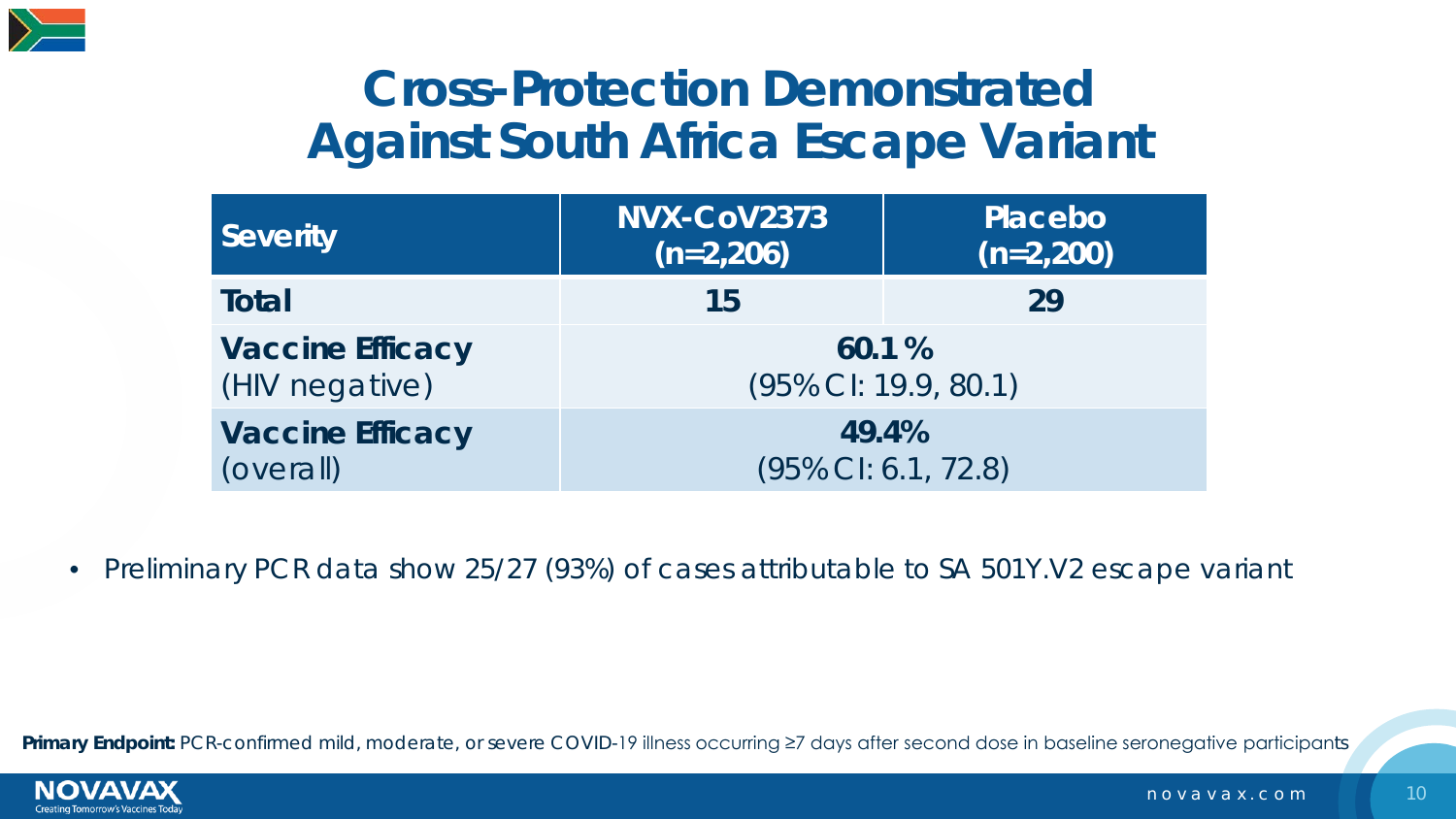#### **Two Independent Trials Demonstrate Statistically Significant Efficacy of NVX-CoV-2373**

- Overall UK Phase 3 Vaccine Efficacy = **89.3%**
	- Original/Strain matched VE = **96%**
	- UK Variant 501Y.V1 VE = **86%**
- ZA Phase 2b Vaccine Efficacy = **60%**
	- **Prior COVID-19 infection does not appear to protect against infection** with 501Y.V2 variant
	- Conversely, NVX-CoV2373 **achieved protection**
- Developing 501Y.V2 variant, **multiple candidates**
	- 501Y.V2 rS vaccine candidate has been produced at lab-scale for testing